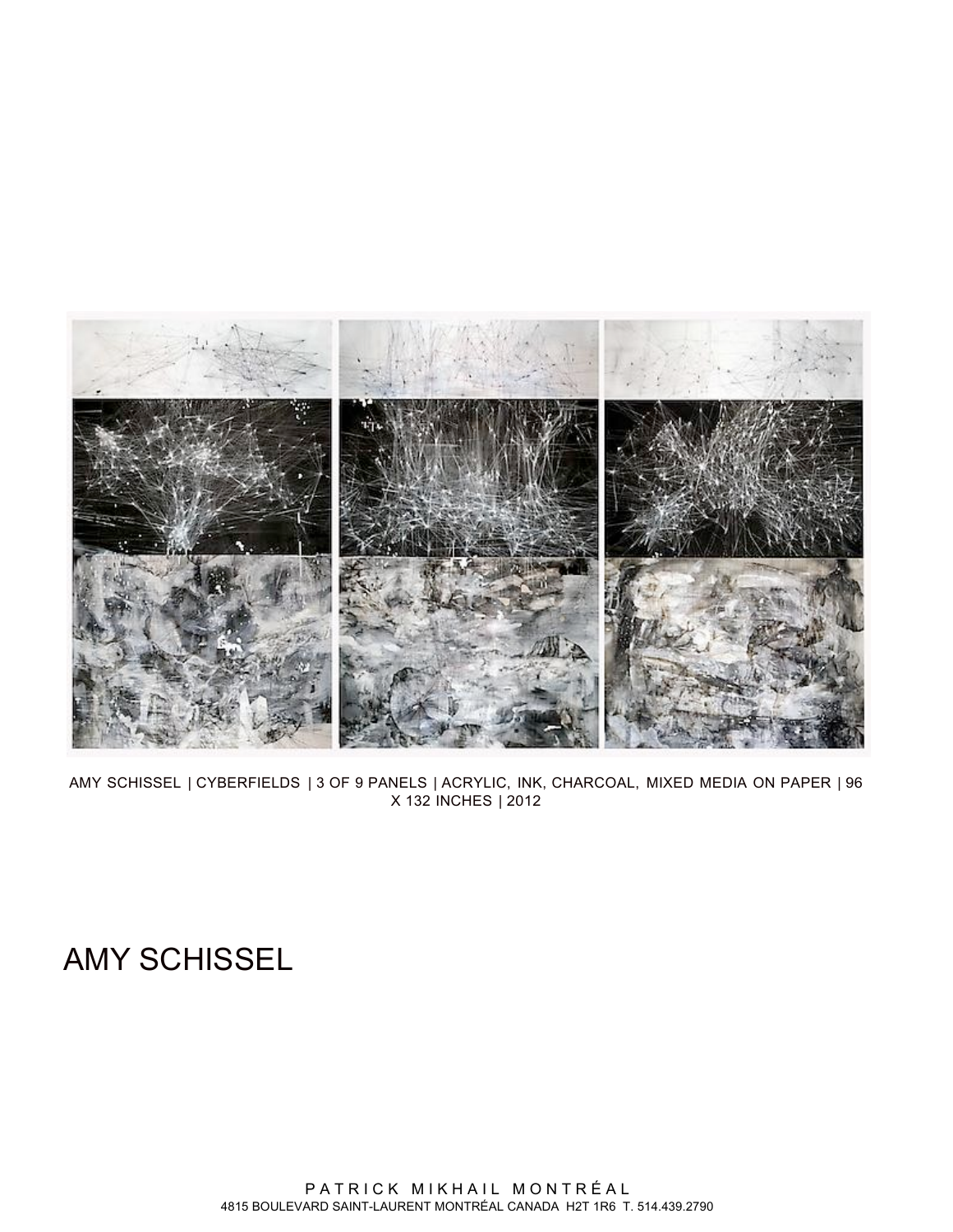## **AMY SCHISSEL**

### EDUCATION

2009 MFA, University of Ottawa, Ottawa, Canada

2002 BFA, University of Ottawa, Ottawa, Canada

#### SELECTED SOLO EXHIBITIONS

- 2020 Upcoming, Armory International Art Fair (With Patrick Mikhail Gallery), FOCUS section curated by Jamillah James
- 2019 Hyper-Atlas, solo exhibition, Heilstrand Gallery, Miami University, OH
- 2019 New World: Hyper-Atlas, MCA Art Gallery, Mcglothlin Center for the Arts, Emory and Henry College, VA
- 2018 New World: Hyper-Atlas, Patrick Mikhail Gallery, Montréal, Canada
- 2017 NEW WORLD ORDER: OS, Pittsburgh Centre for the Arts, Pittsburgh
- 2017 #everythingthathappensatonce, solo exhibition, Paul Mesaros Gallery, West Virginia University, Morgantown,WV
- 2016 DOUBLE STANDARD, VOLTA NY with Patrick Mikhail Gallery
- 2016 ZERO set ZERO, Olin Art Gallery, Jefferson and Washington College, Washington
- 2015 Worlds A Part, Patrick Mikhail Gallery, Montreal, Quebec
- 2014 Animate Grounds, VOLTA BASEL, with Patrick Mikhail Gallery, Basel, Switzerland
- 2013 Cyber Fields, VOLTA NY, with Patrick Mikhail Gallery, Ottawa, Canada
- 2012 Systems Fever, Patrick Mikhail Gallery, Ottawa, Canada
- 2010 Matter, Centre d'exposition imager, Gatineau, Canada
- 2009 Prolix X, Karsh-Masson Gallery, Ottawa, Canada
- 2006 Skinned, Vreij University of Brussels Gallery, Brussels, Belgium

#### SELECTED GROUP EXHIBITIONS

- 2019 WV Invitational, Clay Center for the Arts and Sciences, Juliet Art Museum, Charleston, WV
- 2019 Papier Art Fair, Montreal Canada, courtesy Patrick Mikhail Gallery
- 2018 Multimedia, BROOKLYN SITE Gallery, Brooklyn, NY
- 2018 Papier Art Fair, Montreal Canada, courtesy Patrick Mikhail Gallery
- 2018 No Dead Artists, Jonathan Ferrera Gallery, New Orleans, LA
- 2018 Land/Lines, Spartanburg Art Museum, SC
- 2017 Tallahasee International, Museum of Fine Art, Florida State University, FL
- 2017 SECAC Juried Exhibition, University of Columbus Ohio Fine Art Gallery, OH
- 2017 INTERCONNECT, Volta Basel, with Patrick Mikhail Gallery, Basel, Switzerland
- 2017 Flatbed Picture Planes, University of Southern Georgia Art Gallery, Statesboro, USA
- 2016 Alabama National Biennal, University of Alabama Art Gallery
- 2016 from HERE to THERE, Huntington Museum of Fine Arts, Huntington WV
- 2016 Convergence, West Virginia University, Paul Mesaros Gallery, Morgantown WV
- 2015 SECAC Juried Exhibition curated by Jessica Beck (Andy Warhol Museum), Future Tenant
- Gallery/ Carnegie Mellon University Project Space, Pittsburgh, PA
- 2015 Big Bang, Saw Gallery, Ottawa ON
- 2015 Convergence, Artist Image Resource, Pittsburgh, PA
- 2015 FEATURE Art Fair, with Patrick Mikhail Gallery, Toronto, ON
- 2014 Primer: Colin Muir Dorward, Natasha Mazurka, Amy Schissel, & Andrew Smith, Patrick Mikhail Gallery, Ottawa, Canada
- 2013 Art With Heart, the Carlu, Toronto, Canada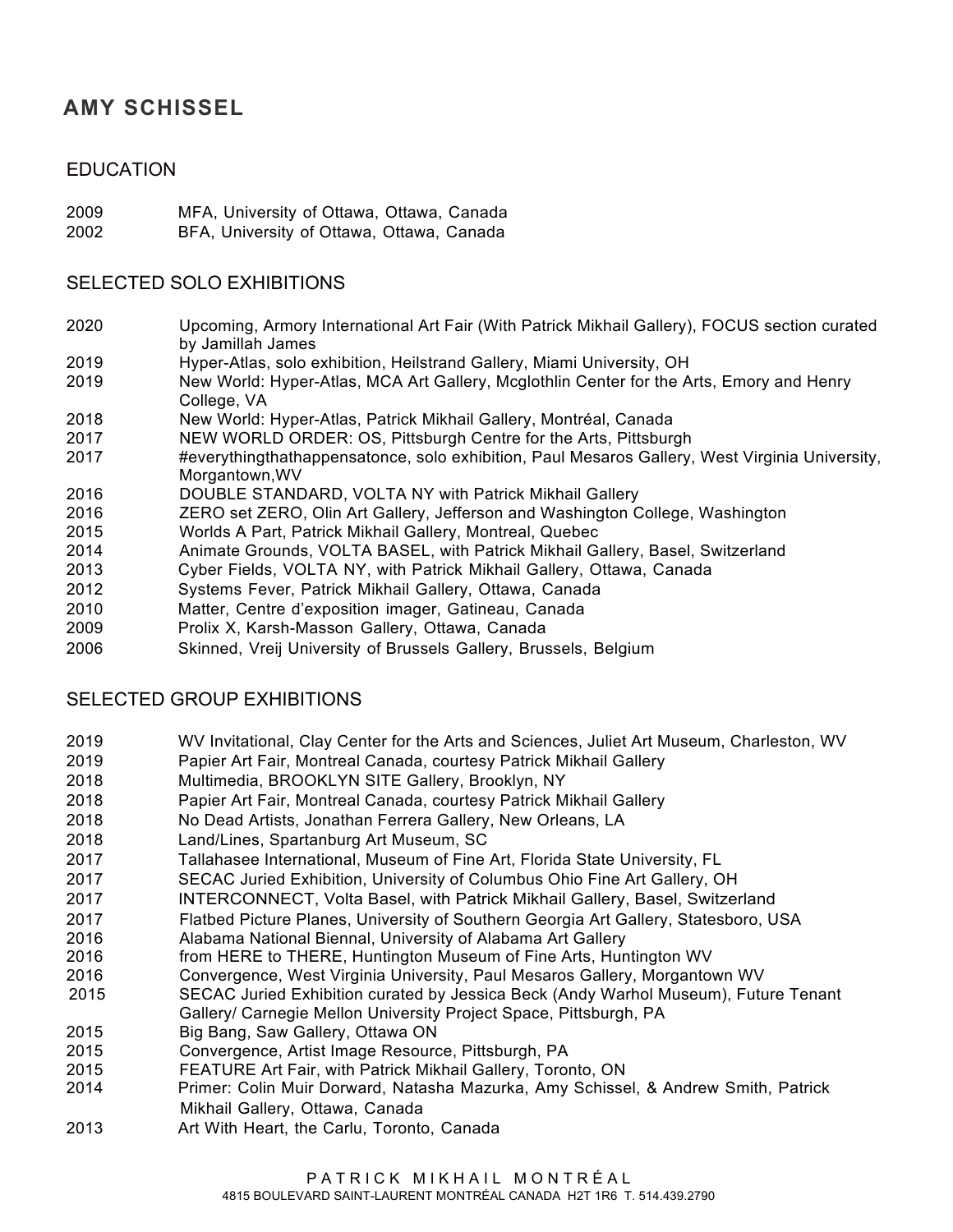- 2012 INTERFACE, Patrick Mikhail Gallery, Ottawa, Canada
- 2011 RBC Canadian Painting Competition Finalists Exhibition, Art Gallery of Alberta, Edmonton, Canada; Hamilton Art Gallery, Hamilton, Canada; The Power Plant, Toronto, Canada
- 2011 Art Fair Confidential, Contemporary Art Galleries Association, (as part of Art Toronto Week), with Patrick Mikhail Gallery, The Brickworks, Toronto, Canada
- 2011 State of the Art, Patrick Mikhail Gallery, Ottawa, Canada
- 2011 Faculty Art Show, Algonquin College, Ottawa, Canada
- 2010 Four Ottawa Painters, Carleton University Art Gallery, curator Sandra Dyck, Ottawa, Canada 2010 The Triumph of the Therapeutic, Patrick Mikhail Gallery, Ottawa, Canada
- 2010 Peinture Extrême, Extreme Painting, Gallery Orange, curator Nadia Niro, Montréal, Canada
- 2010 Yuristy-Schissel (with Russel Yuristy), Cube Gallery, Ottawa, Canada
- 2009 Boom!, Living Arts Centre Gallery, Toronto, Canada
- 2009 Luck, Council for the Arts in Ottawa, Ottawa, Canada
- 2009 Nocturne, Cube Gallery, Ottawa, Canada
- 2009 On/Off, Gallery 115, University of Ottawa, Ottawa, Canada
- 2008 Peinture Fraiche Fresh Paint, Art Mur Gallery, Montréal, Canada
- 2008 Black and White, Cube Gallery, Ottawa, Canada
- 2008 Luck, Council for the Arts in Ottawa, Ottawa, Canada
- 2005 Tracking and Spinning, Zibibbo, Ottawa, Canada

#### AWARDS AND GRANTS

- 2019 West Virginia University Myers Outstanding Research Grant
- 2019 Sustainable Arts Foundation, Carolina and Tony Grant
- 2019 West Virginia University Travel Grant
- 2019 West Virginia University Digital Integration Award
- 2018 West Virginia University Myers Outstanding Research Grant
- 2018 West Virginia University Travel Grant
- 2018 West Virginia University Faculty Senate Research Grant
- 2017 West Virginia University, College of Creative Arts, Faculty Research and Creativity Award
- 2017 West Virginia University Travel Grant
- 2016 Joan Mitchell Foundation Painters and Sculptors Award
- 2015 West Virginia University Senate Research Grant
- 2015 Myers Award for Excellence in Faculty Research, West Virginia University
- 2014 Ontario Arts Council Artist Grant
- 2013 RBC Council for the Arts in Ottawa Emerging Artist Award
- 2013 Ontario Arts Council Exhibition Assistance Grant
- 2012 Ontario Arts Council Emerging Artist Grant
- 2011 RBC Canadian Painting Competition Finalist
- 2011 Vermont Studio Center, Artist Grant for Winter Residency Program
- 2010 City of Ottawa Emerging Artist Grant
- 2010 Ontario Arts Council Exhibition Grant
- 2010 Project Grant: Creation/Research Grant, Canada Council for the Arts
- 2010 Emerging Artist Grant, Ontario Council for the Arts
- 2009 Emerging Artist Production Grant 'B', City of Ottawa
- 2007-2009 Full Admissions Scholarship, University of Ottawa Graduate Studies
- 2002 Suzanne Rivard-Le Moine Award, 1st prize, University of Ottawa Graduate Show
- 2001 Gunter Nolte Drawing Award, 1st prize, University of Ottawa
- 2001 Millenium Scholarship, University of Ottawa Undergraduate Studies
- 2001 Admissions Scholarship, University of Ottawa Undergraduate Studies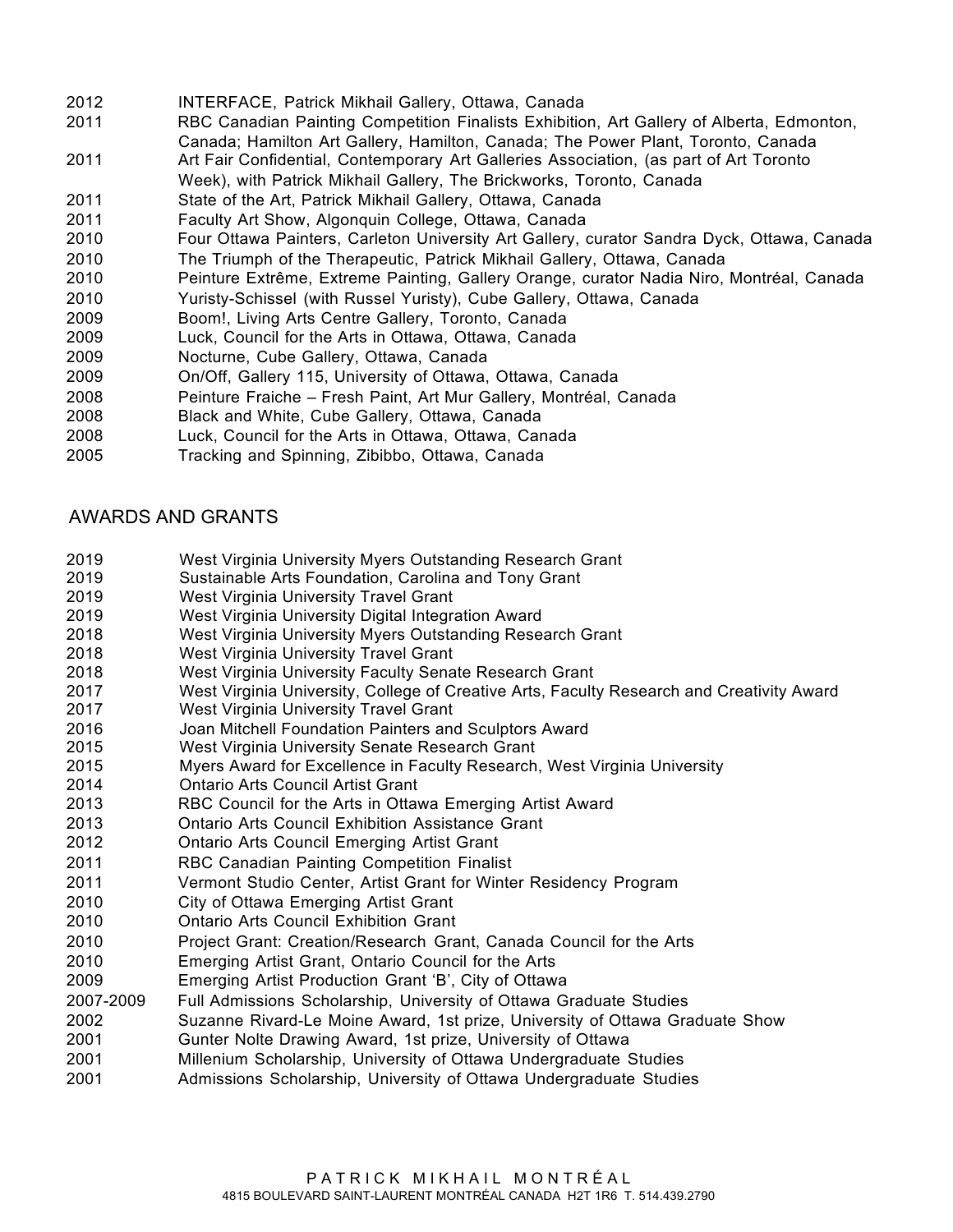#### **RESIDENCIES**

- 2019 Joan Mitchell Foundation Summer Resident, -Fully Funded Summer Residency and Stipend, New Orleans, LA
- 2011 Vermont Studio Center (grant for 4 week residency), Johnson, Vermont, USA
- 2009 Brucebo Fine Arts Award (3 month residency), Brucebo Fine Arts Foundation, Visby, Sweden

#### **COLLECTIONS**

Fine Art Museum, West Virginia University Royal Bank of Canada Canada Council Art Bank Gotland Museum of Fine Arts, Contemporary Canadian Collection, Gotland, Sweden Department of Foreign Affairs and International Trade, Ottawa, Canada Université Libre du Bruxelles, Brussels, Belgium New Zealand Consulate City of Ottawa Private international Collections

#### PROFESSIONAL EXPERIENCE

| 2019-present | Assistant Professor, Painting, University of Miami, Miami, FL                            |
|--------------|------------------------------------------------------------------------------------------|
| 2014-2019    | Assistant Professor, Painting, Department of Art and Design, West Virginia University,   |
|              | Morgantown, WV                                                                           |
| 2012-2014    | Faculty: Program Coordinator and Academic Advisor,                                       |
| 2012         | Algonquin College, Introduction to Fine Arts Program, Ottawa Ontario.                    |
| 2010-2012    | Faculty, Academic Advisor, Algonguin College, Introduction to Fine Arts Program, Ottawa, |
|              | Ontario                                                                                  |
| 2007-2009    | Teacher's Assistant, Painting, Art History/Theory, University of Ottawa, Ottawa, Ontario |
| 2008         | Research Assistant to Professor Alexandre Castonguay                                     |

## VISITING ARTIST LECTURES AND PANELS

- 2019 'Mixed Media Painting in a Post Digital Age', Invited Artist Lecture, University of Ottawa, Ottawa Canada
- 2019 Workshop, Encaustic Painting, Botanical Garden Art Studio, Morgantown, WV
- 2019 Hyper-World at McGlothlin Arts Center, Emory and Henry College, Emory, VA.
- 2019 Hyper-Atlas: Miami University in Oxford, Ohio, in conjunction with solo exhibition at Miami University's Heistand Gallery including a public lecture
- 2017 "Painting and the Digital Age", West Virginia University Artist Lecture, Morgantown, WV
- 2015 Panel: SECAC's Newest Generation of Artist-Educators, 'Digital Systems in Painting',
- SECAC Conference, Pittsburgh PA, October 24, 2015
- 2014 "Painting in the Digital Age: A 21st Century Re-contextualization"
- 2014 CAA, College Arts Association Conference, Session Chair and Speaker, Chicago, IL, Feb. 15
- 2013 "Painting in the 21st Century" (Invited Artist Lecture), University of NSCAD, Nova Scotia College of Art and Design, Halifax, Nova Scotia, November 18
- 2012 "Systems Fever", Artist lecture, Patrick Mikhail Gallery, Ottawa Ontario, May 15
- 2011 "Painting and Digital Technology" (Invited Artist lecture), University of Ottawa, March 20
- 2011 "Amy Schissel Latest Series" (Invited Artist Lecture), University of Ottawa, Ottawa, Ontario, October 19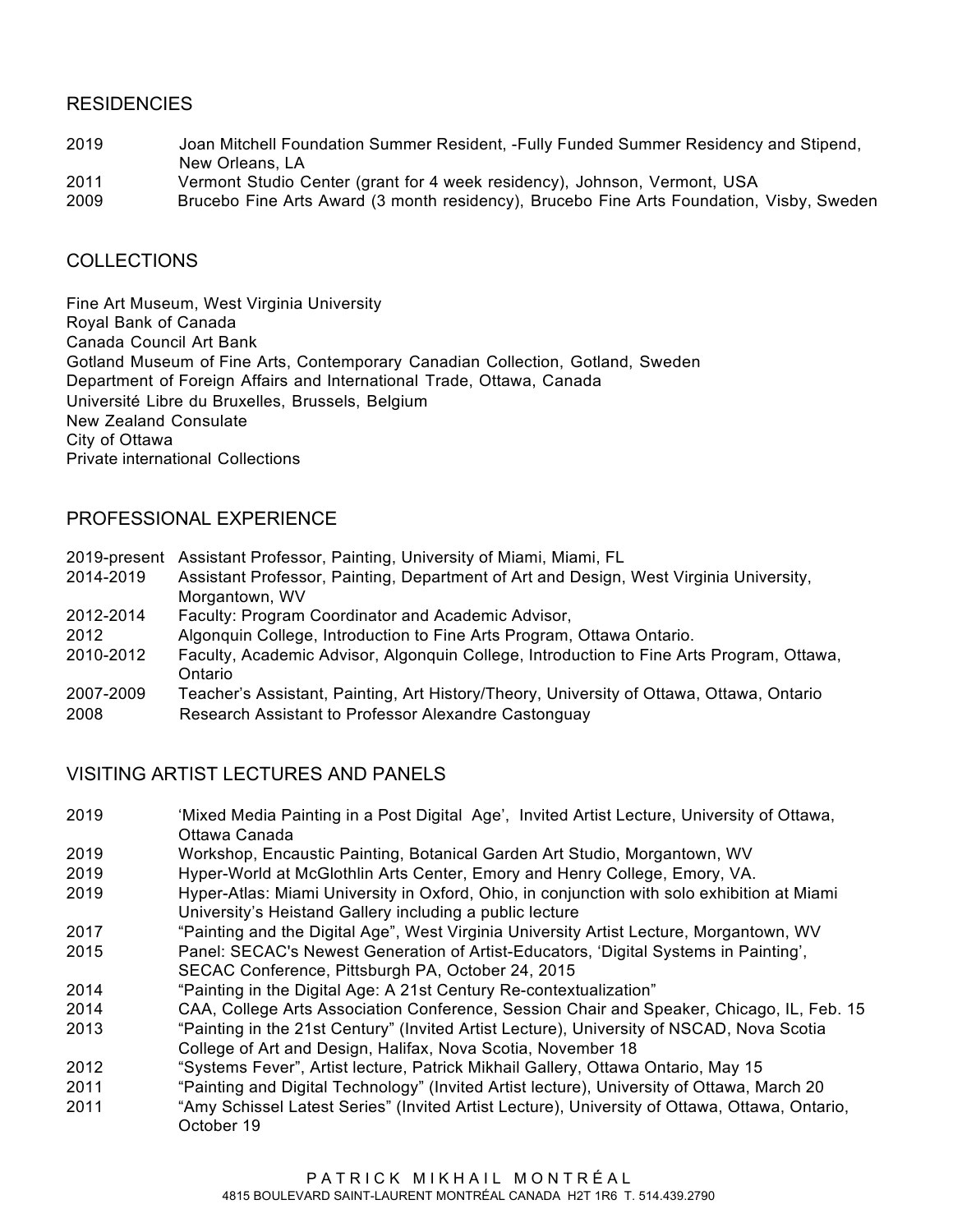- 2010 "Four Ottawa Painters" (Invited Artist Panel), Carleton University Art Gallery, Ottawa, Ontario, January 23
- 2010 Guest Instructor, Fourth Year Studio, University of Ottawa, Ottawa Ontario, December 10
- 2010 "Painting and Technology" (Invited Artist Lecture), Ringling College of Art and Design, Sarasota, Florida, April 12
- 2009 "The Matter, Recent Paintings" (Invited Artist Lecture), Hope College, DePree Arts Center, Holland, Michigan, U.S.A., March 16

#### PUBLICATIONS AND REVIEWS

- 2019 Amy Schissel "Hyper-Atlas" Galerie Patrick Mikhail, James D. Campbell, White Hot Magazine of Contemporary Art
- 2017 Amy Schissel's New World Order: OS at Pittsburgh Center for the Arts, LissaBrennan, Pittsburgh CityPaper, October 18
- 2017 "everythingthathappensatonce" exhibition review, Jason Hoeslcher, Art Pulse Magazine, Summer 2017
- 2016 10 Emerging Artists to watch at VOLTA NY, Art and Signature Magazine
- 2014 Animals, Mirrors, and Magic Mushrooms Added to Ottawa's Art Collection, Peter Simpson, The Ottawa Citizen, November 3rd, Pg. J9
- 2014 Patrick Mikhail Gallery, A. Moret, Installation Magazine, October issue
- 2014 Martin, Yu, Schissel, win Ottawa Arts Awards, Peter Simpson, Ottawa Citizen, April 18th http://blogs.ottawacitizen.com/2013/04/18/martin-yu-schissel-win-ottawa-arts-awards/
- 2013 Amy Schissel, Rose Ekins, Art and Science Journal, September 15th
- 2013 VOLTA NY, Special Edition, Marie Wengler, Toxique Magazine, April 2013, featured on Pages 190-207
- 2013 Top Highlights, VOLTA NY 2013, galleryIntel, March 10
- 2013 City Arts Awards Short List Revealed, Peter Simpson, Ottawa Citizen, Feb. 13
- 2013 The Best of 2012 From all Night Art to Wild Horses, Peter Simpson, Ottawa Citizen, December 27
- 2012 Interface Exhibition Explores Tech Mediated Living, Alisdair MacRae, Guerilla Magazine, Nov. 30th
- 2012 A Map to the Internet and the Music of Fingerprints at Patrick Mikhail Gallery, Peter Simpson, Ottawa Citizen, Nov.21, Page D2. Web: http://blogs.ottawacitizen.com/tag/amyschissel/
- 2012 Systems Fever, exhibition catalogue with foreword by Sandra, Dyck and essay by Petra Halkes, Patrick Mikhail Publishing, ISBN 978-0-9880344-0-2, May 30
- 2012 Amy Schissel: Art in a Digital Time, Peter Simpson, Ottawa Citizen, April 18
- 2012 Ottawa Artists Represented in Latest Canada Council Art Bank Acquisition, Ottawa Magazine, Jan 28
- 2011 RBC Canadian Painting Competition: On Your Marks! Across Canada Summer 2011, Tess Edmonson, Canadian Art Magazine, Fall Edition
- http://www.canadianart.ca/online/slideshows/2011/08/04/rbc\_competition/
- 2011 RBC Canadian Painting Competition, Catalogue, Laurel Macmillan, Royal Bank of Canada, ISBN 978-0-9810676-1-2
- 2011 Gatineau Artist Amy Schissel is one of 15 finalists from Across Canada in the 2011 RBC Canadian Painting Competition, Ottawa Citizen, July 18, image by Julie Oliver
- 2011 Success No Small Feat for Finalists, John Pohl, Gazette Visual Arts Critic September 23
- 2011 Ottawa's Art Seen, episode 8, Interview with host Lilly Colton, Rogers T.V, Nov 8
- 2010 Digitally Analog, Interview with Amy Schissel, Al Morrisson, Ottawa Tonight, April 10th
- 2010 Opposites Abstract, Adam Volk, Ottawa (X) Press, April 8
- 2010 Amy Schissel: Red Wine and Power Tools, 20 Questions, Bruce Deachman, The Ottawa Citizen, March 21